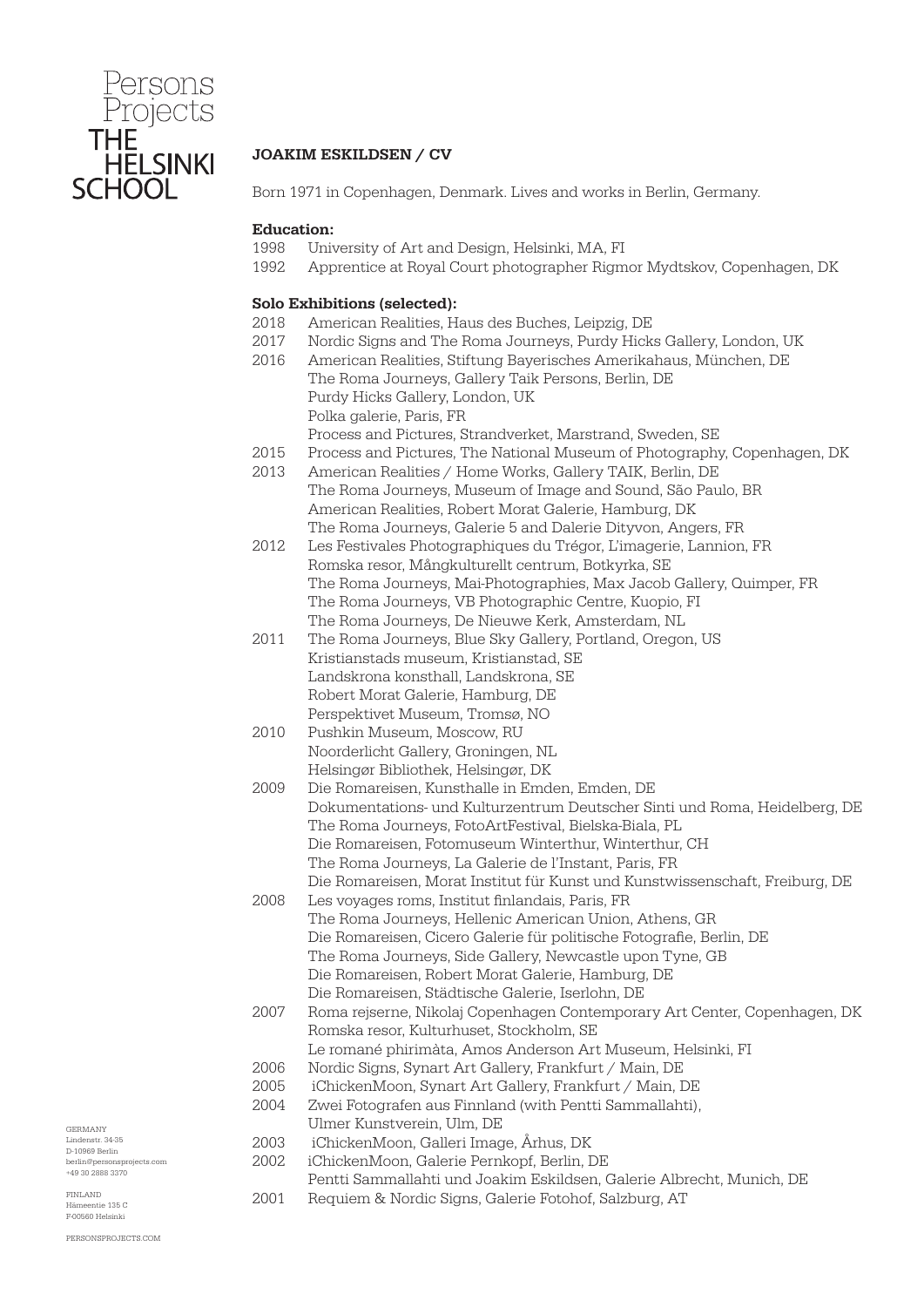

### Group Exhibitions (selected)

- 2017 Sulle vie dell'Illuminazione, MASI Lugano, CH In Skagen's Light, Museum Künst der Westküste, DE 2016 Nivågaards Malerisamling, Denmark, DK
- Andvari, The National Museum of Iceland, Reykjavík, IS
- 2014 Darkness & Light: Contemporary Nordic Photography, Scandinavia House, New York, USA
	- The Return of the Real, Taik Persons, Berlin, DE
- 2013 AIPAD New York Photography Show, Robert Morat Galerie, New York, USA. New Wave Finland: Contemporary Photography from the Helsinki School, Scandinavia House, New York, US Reality Bites, Kiasma, Helsinki, FI
- 2011 Myths of the Near Future New Danish Photography, Copenhagen, DK Arbeit / Labour – Set 7, Fotomuseum Winterthur, Winterthur, CH Photojournalistes, La Galerie de l'Instant, Paris, FR Danmark under forvandling, Sophienholm, Lyngby DK Danmark under forvandling, Gammel Holtegaard, Holte, DK Herfra hvor jeg står –et fotografsk øjebliksbillede, HEART Herning Museum of Contemporary Art, Herning, DK
- 2010 Helsinki School, Daegu Photo Biennale, Daegu, KR Arbeit / Labour, Set 7 aus Sammlung und Archiv des Fotomuseum Winterthur, Winterthur, CH Danmark under forvandling, Museet for fotokunst, Brandts klædefabrik, Odense, DK Schwarzweiß, Zeitgenössische Positionen in der Schwarz-Weiß-Fotografe, Robert Morat Galerie, Hamburg, DE
- 2009 Share your Dreams, Suppan Contemporary, Vienna, AT Variations on Transcending the Finitness of Human Vision, Riga Art Space, Riga, LV The Idea of North, Front Projects, London, GB Auf der Spitze des Eisbergs, Kunstmuseum Wolfsburg, Wolfsburg, DE
	- Altid som aldrig før, Skagens Museum, Skagen, DK
- 2008 Screening of The Roma Journeys, VISA pour l'Image, Paris, FR
- 2007 De l'Europe, Aciérie de Dudelange, Luxembourg, LU One Shot Each, Museet for Fotokunst, Odense, DK Photo Finnish – The Helsinki School, The Stenersen Museum, Oslo, NO
- 2006 Closed Eyes, Museet for Fotokunst, Odense, DK Finnish Photographers, Frans Hals Museum, De Hallen Haarlem, Haarlem, NL
- 2005 Facing East, Dick Institute, Kilmarnock, GB Personligt – The Helsinki School, Kulturhuset, Stockholm, SE Facing East, Plymouth Arts Center, Plymouth, GB
- 2004 The Helsinki School, The Finnish Museum of Photography, Helsinki, FI
- 2003 Odense Foto Triennale, Galleri M, Odense, DK
- 2002 Festival Les Boréales, Caen, FR Existence, Photohistoric Museum, Cracow, PL Existence, National Museum, Dept. Królikarnia, Warsaw, PL

## Grants and Awards:

- 2010 Palle Fogtdals rejselegat, DK
- 2009 Kronprinsparrets Stjernedryspris, Bikibenfonden, DK David Octavius Hill-Medaille, Deutsche Fotografische Akademie & Kunstpreis der Stadt Leinfelden-Echterdingen, DE Förderpreis der Otto Pankok Stiftung zugunsten des Romavolks, DE
- Deutscher Fotobuchpreis (Gold), DE
- 2008 Amilcare Ponchielli Award, IT

GERMANY Lindenstr. 34-35 D-10969 Berlin berlin@personsprojects.com +49 30 2888 3370

FINLAND  $m<sub>th</sub>$  125  $C$ F-00560 Helsinki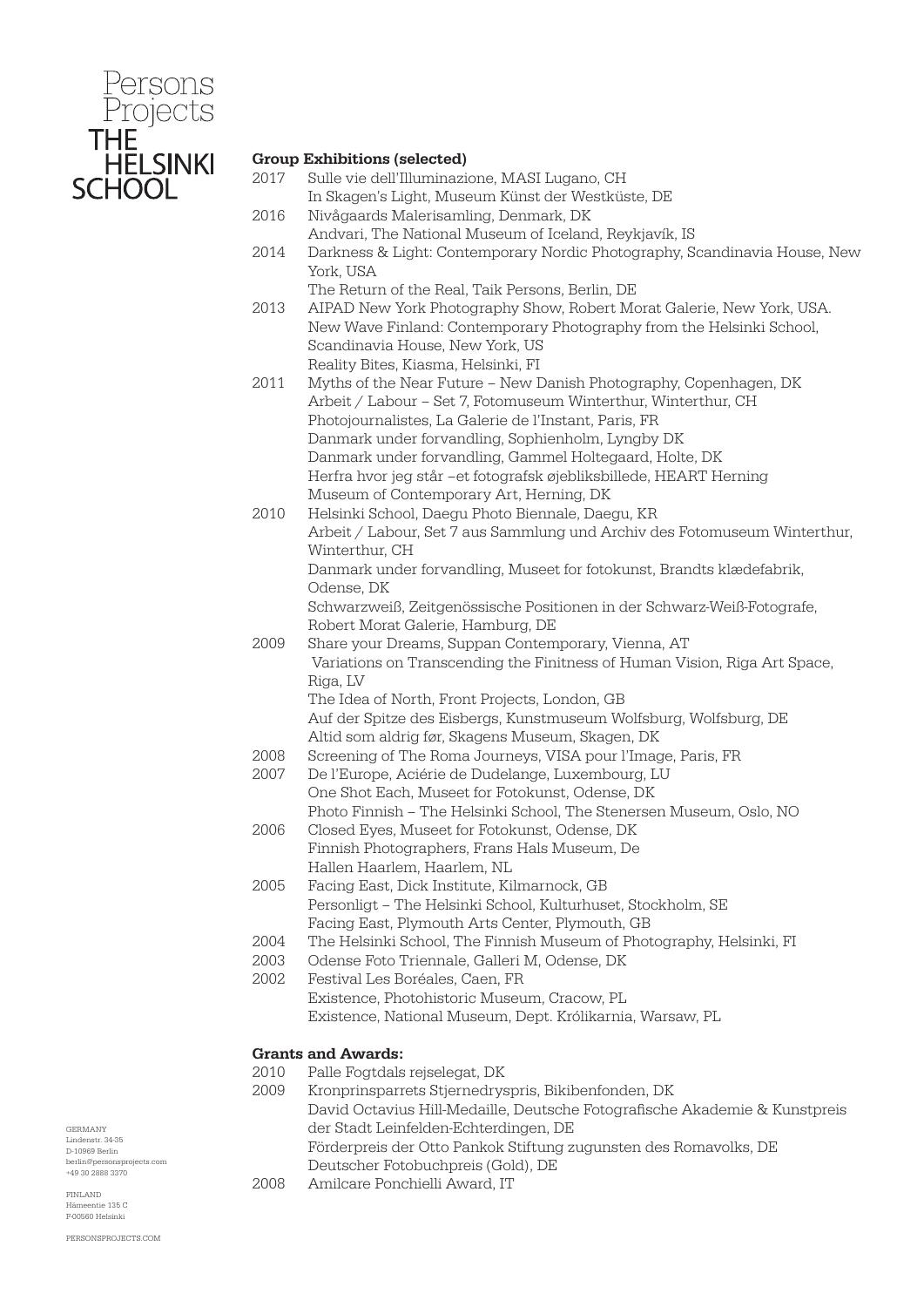

- 08-10 State grant for artists, Arts Council of Finland, FI
- 07-08 Photobook Award, Kasseler Fotoforum, DE
- 2007 Diplom for årets bedste bogarbejde, Forening for dansk boghåndvæerk, DK 2006 Nordic Culture Fond Foundation for Swedish Culture in Finland, project grant, FI
- Finnish Culture Fond, project grant, Teresa and Rafael Lönnström´s foundation, FI 2005 Quality Support for Publications of Photographic Art, Arts Council of Finland, FI
- Finnish Culture Fond, Leo and Regina Wainstein´s foundation Arts Council of Helsinki, FI
- 2005 State grant for artists, Arts Council of Finland, FI
- 2004 Finnish Culture Fond, FI
- 2003 Patricia Seppälä´s foundation, FI
	- Finnish Culture Fond 2002 Arts Council of Finland, FI
- 2001 Iværksætterstipendie, Statens Kunstfond, DK Erna and Victor Hasselblad´s foundation, SE Mosaïque Programme Award, Centre national de l´audiovisuel, LU State grant for artists, Foundation for Swedish Culture in Finland, FI
- 2000 State grant for artists, Arts Council of Finland, FI Best Foreign Title 2000 for iChickenMoon, Photo-Eye Book Awards, US
- 1999 Quality Support for Publications of Photographic Art, Arts Council of Finland, FI
- 1998 Award for excellent graduation work, University of Art and Design, Helsinki, FI Udviklingsfonden, The Danish Arts Foundation, DK
- 1997 Cultural Foundation, The Danish Arts Council, DK
- 1996 Design Fond, The Danish Arts Council, DK
- 1995 Produktionspuljen, The Danish Arts Council, DK
- 1993 The Danish-Faroese Cultural Foundation, DK

#### Publications:

- 2019 Home Works, Steidl Publishers, Göttingen, DE
- 2018 Cornwall, Mareverlag, Hamburg Nordic Signs, new and revised edition of the first book from 1995, Steidl Publishers, Göttingen, DE
- 2014 American Realities, book, texts by Natasha del Toro and Barbara Kiviat, Steidl Publishers, Göttingen, DE
- 2012 CONTATTI, Foto e provini d´autorea cura di Giammaria de Gasperis, POSTCART, IT
	- American Poverty, Photo Raw Magazine #19, FI
- 2011 Monte Packham, Concentric Circles, A Chronicle of Steidl Publishers, Steidl, GB
- 2010 tru(E)motion, The Helsinki School, Daegu Biennale, KR Lasting Impressions, The Fine Art & Craft of the Steidl Book, Steidl, DE Vues d´ésprit, La maison d´été, Paris, FR Herfra hvor vi står 1-3, Gyldendal, Copenhagen, DK Steder, Danmark under forvandling, Museet for Fotokunst, Odense, DK 2009 Steve Crist, Contact Sheet, Ammo Books Publishers, Los Angeles, US
	- Always as never before 14 photo artists visit Skagen, Skagens Museum, DK VIEW Photography Magazine No. 14, Brussels, BE
- 2008 Notizen zu den Romareisen, Catalogue, Cicero Galerie Berlin, DE
- 2007 The Roma Journeys, book, text Cia Rinne and Günter Grass, Steidl Publishers, Göttingen, DE
- 2003 Orientation, exhibition catalogue, Iserlohn, DE
- 2002 al-Madina, Opus 39, portfolio, in collaboration with Pentti Sammallahti, and Kristoffer Albrecht, text by Cia Rinne, Helsinki, FI
- 1999 iChickenMoon, Opus 38, book, text by Cia Rinne, Helsinki, FI
- 1997 Træer, Opus 32, portfolio, Helsinki, FI
- Meknès Opus 34, portfolio, Helsinki, FI
- Bluetide, Opus 33, book, text by Cia Rinne, Helsinki, FI
- 1995 Nordic Signs, Opus 29, book, Helsinki, FI

GERMANY Lindenstr. 34-35 D-10969 Berlin berlin@personsprojects.com +49 30 2888 3370

FINLAND  $m<sub>th</sub>$  125  $C$ F-00560 Helsinki